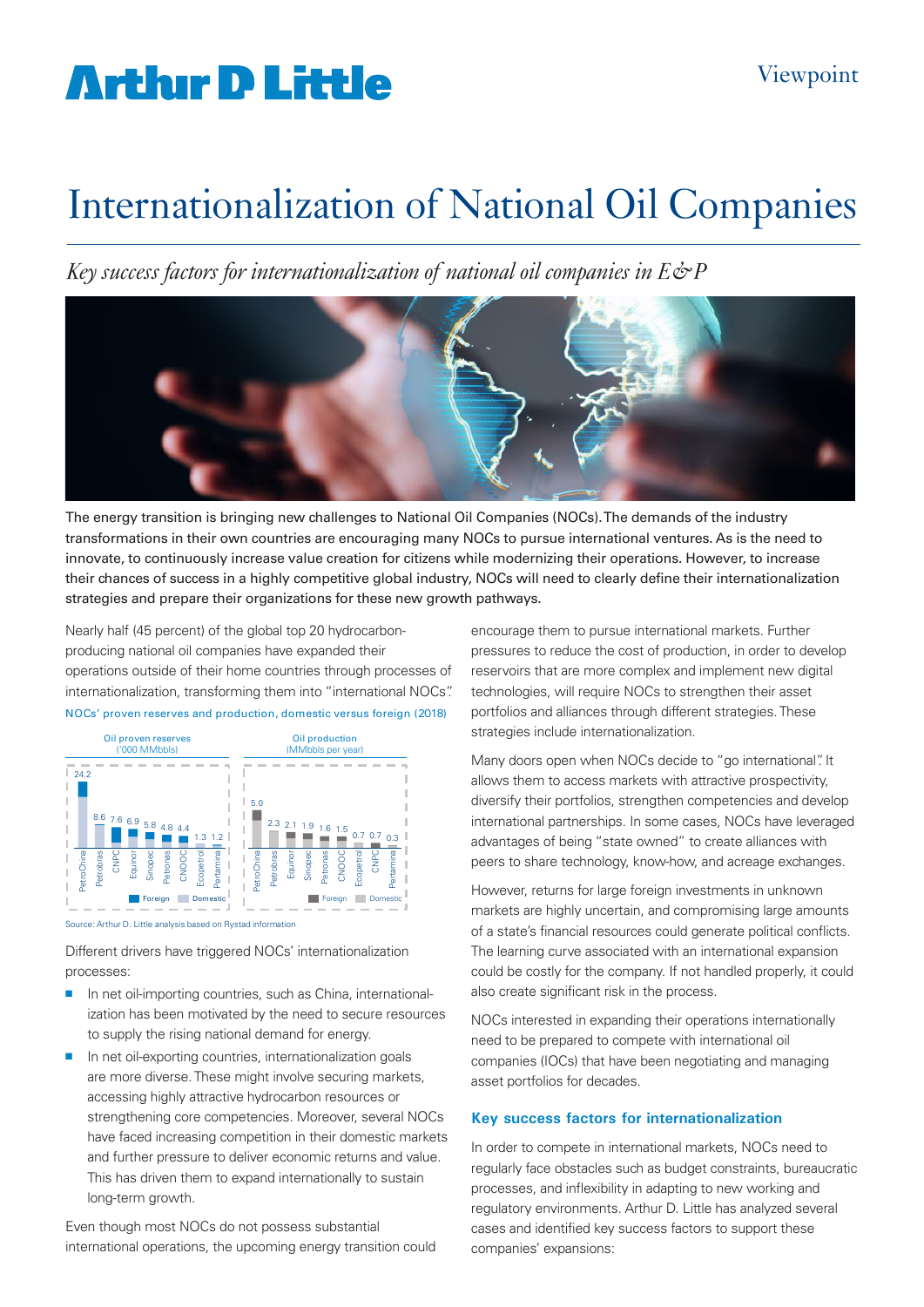# **Artlur D Little**

### Viewpoint

#### 1. Compelling value proposition

The main goal pursued through internationalization could include market capture, energy security, strengthening of capabilities, technological improvement, and development of strategic partnerships. However, the purpose of each NOC is different, and a company's individual purpose must be clear to align stakeholders and define the strategy.

A solid value proposition must also establish the "size of the bet" for the company, according to its risk profile, strategic alignment, and time frame for expected returns.

#### 2. Clear and focused strategy

To maximize the probability of success, it is crucial to formulate a clear and focused internationalization strategy by assessing:

- **n** Market opportunities: Prospectivity, exploratory maturity, surface risks, market development, regulations, contractual competitiveness of terms for E&P, and entry barriers.
- **n NOC competitive advantages:** Financial and technical resources, know-how, capabilities, technologies, and cultural or geopolitical affinity.

When selecting international opportunities, there are numerous trade-offs to bear in mind. For example, frontier exploration may require lower entry cost, but present greater geological risks; opportunities under appraisal could generate revenues rapidly but be more expensive; and unconventional exploitations may have shorter payback than deepwater but have higher surface risks.

#### 3. Unequivocal shareholder commitment

From the beginning of internationalization, it is crucial to ensure shareholders' commitment and raise awareness of the risks that arise with international investments in order to obtain longterm returns. The investment commitment, however, must be bound to a cap to manage risk according to corporate policies. Such a cap will guarantee that international ventures do not become "bottomless pits" of investments, and thus allow for new international operations until new revenue streams are developed.

A national oil company's main shareholder is the nation represented by the government. Therefore, it might also be necessary for companies to design mechanisms to shield investment decisions from short-term political interests and sustain long-term strategic deployment.

#### 4. Robust international business development capabilities

During an internationalization process, one of the first steps is to "internationalize" the NOC's human resources (HR). This means HR has to become multidisciplinary. Most NOCs tend to only hire nationals for managerial positions. However, going abroad requires hiring international human resources to leverage

#### The successful internationalization of Petronas



Petronas is the Malaysian NOC and the custodian of the country's oil and natural gas resources. In 2018, it had more than 3.3 Bboe in proven reserves (approximately 50 percent foreign) and daily production of more than 2.3 Mboe (approximately 40 percent foreign).

Despite being a national oil company, Petronas' management is rather independent in its decision-making, having strongly pursued international opportunities since the 1990s.

The purpose of Petronas' internationalization was mainly oriented towards sustaining hydrocarbon reserves and production growth, as well as ensuring access to new markets. It has managed to achieve upstream presence in more than 15 countries, including Canada, Mexico, Iraq, Turkmenistan, the UK, Suriname, Argentina, Egypt, and South Sudan.

Petronas' key success factors for internationalization were:

- **n Clarity of vision and purpose:** From the beginning, Petronas went abroad with the objective of creating value in terms of growth and profit, while maintaining high operational standards in every geography.
- **E** Leadership and corporate governance: The executive leadership of Petronas has autonomous decisionmaking, separate from government entities.
- **Holistic capabilities:** Petronas significantly invests in building technical and soft capabilities by promoting employee rotation between national and international positions.
- **E** Cultural identity: Despite Petronas being an internationalized NOC, Malaysian heritage is one of the company's main values and brings cohesiveness to the entire organization.
- **E** Being the partner of choice: The company promotes international alliances and strong partnerships to share risks, resources, and knowledge in international operations.

their experience and networks in the target countries. This will strengthen connections with key local players and facilitate the NOC's access to attractive opportunities.

A team for new international business needs to be independent of national operations. It must integrate three core competencies:

- **Technical:** Geoscientists with international experience.
- **Financial/commercial:** Professionals who can identify the potential value creation of opportunities and assess their economic, financial and commercial feasibility.
- **Legal:** Experts in international law, regulations, contracts, and litigations.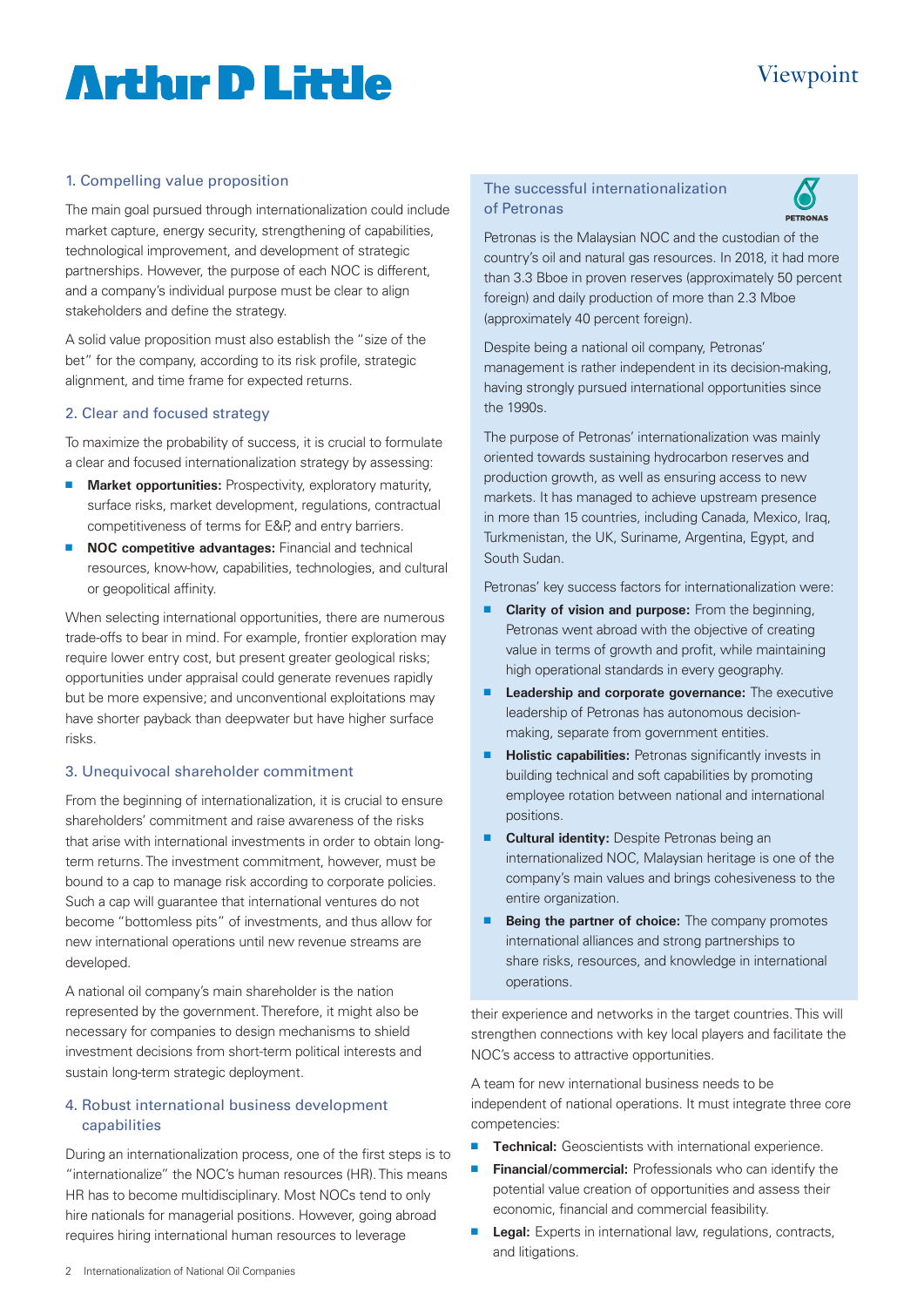# **Arthur D Little**

The size and reporting line of the teams in charge of assessing international opportunities depend on the targeted assets and level of maturity (exploration, appraisal, producing, etc.), but they are usually formed within the exploration or production departments. However, as the company's internationalization process expands and gains maturity, international venture teams must become independent in order to focus exclusively on screening international opportunities.

#### 5. Rigorous screening and portfolio management

Every opportunity provided by rounds, farm-ins, and potential M&As must pass through a process of screening and filtering to become part of the company's portfolio. That process must be the same, whether the opportunity is national or international, in order for them to compete equally as potential businesses. It needs to, at a minimum, address the following filters:

- **n Desired portfolio fit:** Type and volume of resources, geological complexity, level of maturity, etc.
- **F** Strategic alignment: Competitive advantages, time to achieve production, projects with scalable investment, and synergies with the NOC's current capabilities.
- **Economic attractiveness:** Return over investments, contractual model risks, taxes, fiscal terms, access cost to other opportunities.
- **Accessibility and feasibility:** Level of competition, social and environmental risks, cultural fit.

#### Filtering of national and international opportunities

Filtering and selection of exploratory opportunities



Source: Arthur D. Little

#### 6. Agile decision-making

The filtering process of international opportunities needs to be structured within a corporate framework in order to guarantee an adequate peer review and escalate decisions properly. Such a framework could take the form of several variants, but we highly recommend that it includes:

- a. Appropriate stages of revision and control.
- b. Agility in decision-making.
- c. Different levels of approval by scale or materiality.

Most international companies adopt processes starting with new-ventures teams. These are responsible for preparing business cases supported by expert reviewers within their companies. The final decision for investment is usually made

#### Ecopetrol's international expansion



Viewpoint

Ecopetrol is the Colombian NOC and the main player in its local oil & gas industry. In 2018, it reported more than 900 Mboe in proven reserves (approximately 15 percent foreign) and daily production of more than 0.7 Kboe (less than 10 percent foreign).

Ecopetrol initiated its internationalization process in 2001, after a national energy reform opened the door to pursuing international ventures. The company had an asset portfolio focused on onshore heavy oil in mature basins in Colombia, and wanted to diversify, pursuing international opportunities in oil-prone offshore basins. Initially the company acquired assets in Peru, US-GOM, Brazil, and Angola, but later it decided to focus only on Brazil, US-GOM, and Mexico.

The internationalization strategy has not yet delivered the expected results. However, the company has continued to learn and adjust its strategies to improve its international operations through:

- Increasing the focus of its international portfolio: Exploration investments in the last five years have been focused on selected geographies, such as Brazil, US-GOM, and Mexico. Ecopetrol looks for opportunities in high prospective basins where it can leverage its own capabilities or work with qualified partners to create value.
- **n** Internationalizing the executive leadership of the **company:** In recent years, the company has been hiring executives from different nationalities to build up strong international experience.
- **Building stronger alliances and partnerships:** Ecopetrol has been able to develop strong alliances with companies such as Petrobras, Anadarko, BP, Petronas and Repsol in Colombia, Brazil, US-GOM and Mexico.

by a member at the vice presidency level or an executive committee; in exceptional cases the board of directors decides, depending on the scale and strategic impact of the project on the company.

#### 7. Leveraging cultural and geopolitical advantages

Several NOCs with international operations began their internationalization among neighboring countries with cultural affinity and regional synergies. This was the case for the Malaysian NOC, Petronas, which started its expansions in Myanmar, Thailand, Vietnam, Indonesia, and Brunei.

Another practice has been to develop an initial portfolio of investments, creating alliances with other NOCs. For example, when Chinese NOCs entered Latin America, they sought to partner with local NOCs on deals that would satisfy both states' interests.